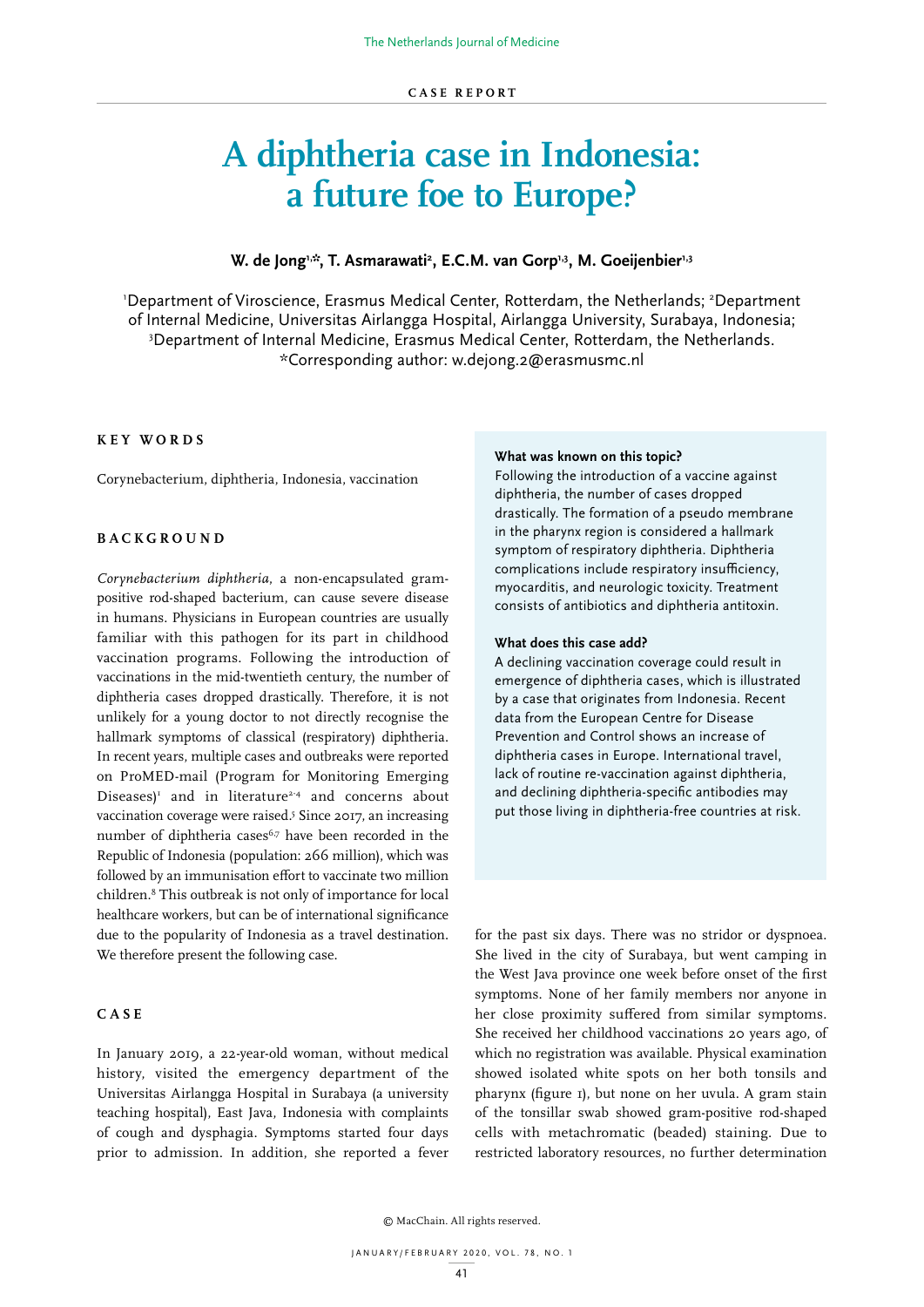**Figure 1.** *Image of the patient's oral cavity. The arrow indicates the most pronounced spot of grey and white exudate on one of the tonsils; it is surrounded by pharyngeal erythema. Image published with permission of the patient.*



was performed and the case was classified as 'clinically compatible' with diphtheria (see Discussion). She received anti-diphtheria serum 40,000 IU intravenously and was prescribed erythromycin 500 mg four times a day (QID) for five days. The patient recovered and the lesions disappeared on the third day of treatment. She was discharged after 10 days in the hospital. During this period, we screened first-degree family members and performed nasal swabs, which were sent to a regional reference lab. All first-degree family members were given prophylactic erythromycin 250 mg QID for seven days per governmental guidelines, regardless of test results.

# **DISCUSSION**

Diphtheria is a highly contagious disease that is usually recognised in patients upon the existence of a tough pharyngeal pseudo membrane. Infection with *C. diphtheria* may either lead to respiratory or cutaneous symptoms or to an asymptomatic carrier state. After a two to five-day incubation period, the respiratory infection manifests with a gradual increase of symptoms of a sore throat, malaise, and lymphadenopathy. Pharyngeal erythema progresses to spots of grey and white exudate (shown in figure 1). The formation of a pseudo membrane that adheres tightly to the underlying tissue is considered pathognomonic and occurs subsequently, in one-third of all cases. Complications occur by the spread of the pseudo membrane in the pharynx, resulting in stridor and eventually leading to respiratory insufficiency with case fatality rates reported up to 20%.9 Furthermore, absorption and dissemination of toxins can lead to myocarditis, renal failure, and neurologic toxicity. A suspected case should be confirmed with clinical specimens (i.e., swabs) by culture and toxin detection. Primary culture is done on blood tellurite medium, followed by selective culture on cystinase medium (Tinsdale). Screening and biochemical tests can identify the species. Confirmation is based on the phenotypic detection of the toxin (Elek test).<sup>10</sup> Treatment consists of antibiotic therapy and those infected with toxin-producing strains benefit from prompt administration of antitoxin (hyperimmune antiserum). Airway management is important to prevent airway obstruction and cardiac function should be monitored. In case of respiratory diphtheria, droplet isolation could prevent further spread.

Early vaccine research against diphtheria started in the 1920s and today, childhood vaccination against this

de Jong et al. Diphtheria case in Indonesia